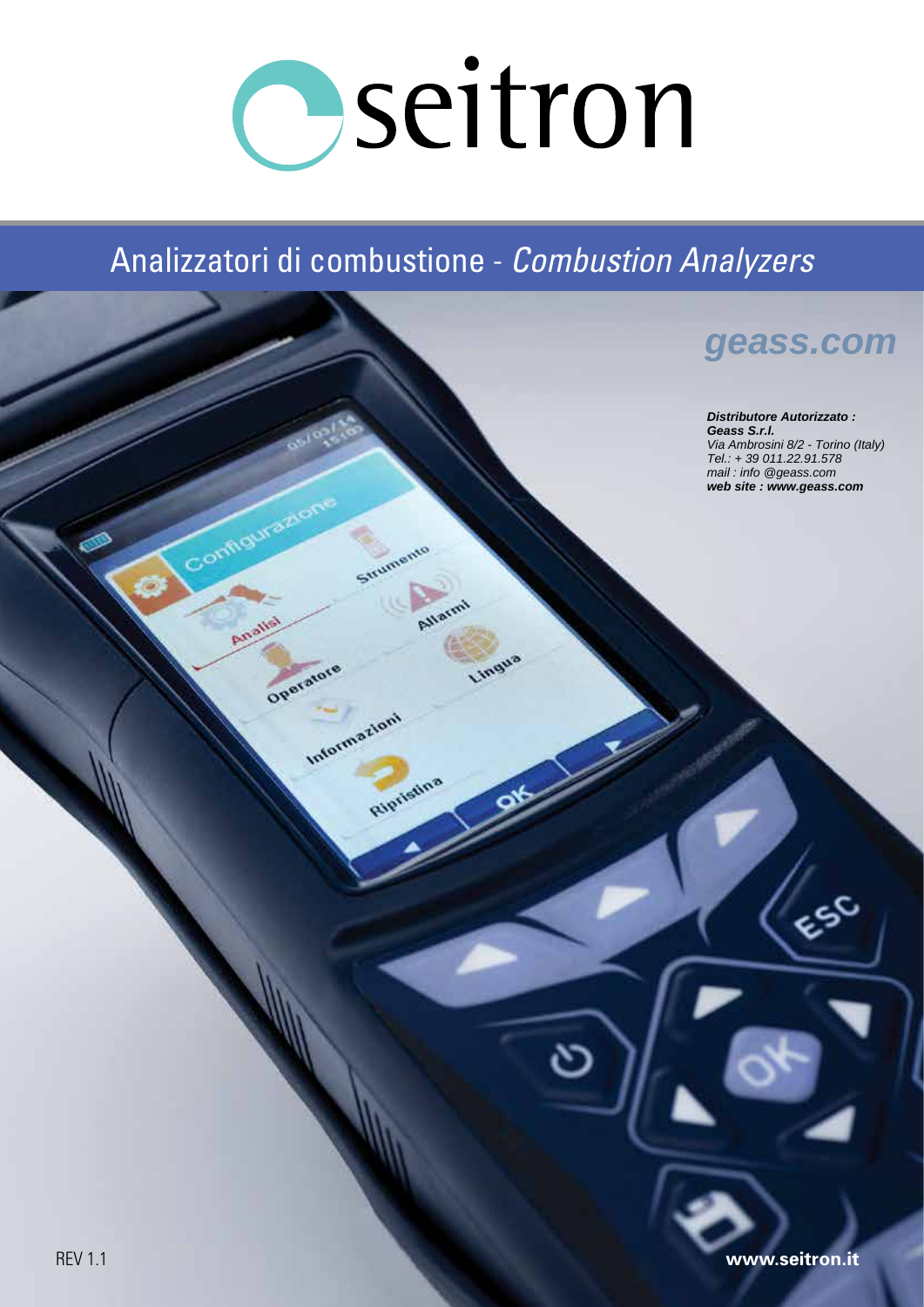## **CHEMIST 500: principali caratteristiche**  *CHEMIST 500: main features*

Stampante termica su poliestere inalterabile *Built in thermal printer on thermal polyester unerasable*

Possibilità di scegliere tra 15 sensori gas *Wide range of 15 gas sensors* 



Bluetooth integrato *Bluetooth inside*

App per Android *App for Android*

**CONFORME ALLA NORMA UNI 10389-1**

Grande display retro-illuminato a colori con zoom *Large colour backlit display with zoom function*

Custodia con magneti "mani libere" *Case with magnets "hands free"*

12 combustibili (inclusi legna, pellets, biogas e carbone) *12 fuels (including pellets, biogas and coal)*



Connessioni sonda fumi in AISI 316 indistruttibili *Unbreakable stainless steel probe.*

Sonda prelievo fumi da 180 mm, doppio tubo lungh. 2mt. *180mm flue gas sensor probe, 2mt. double hose*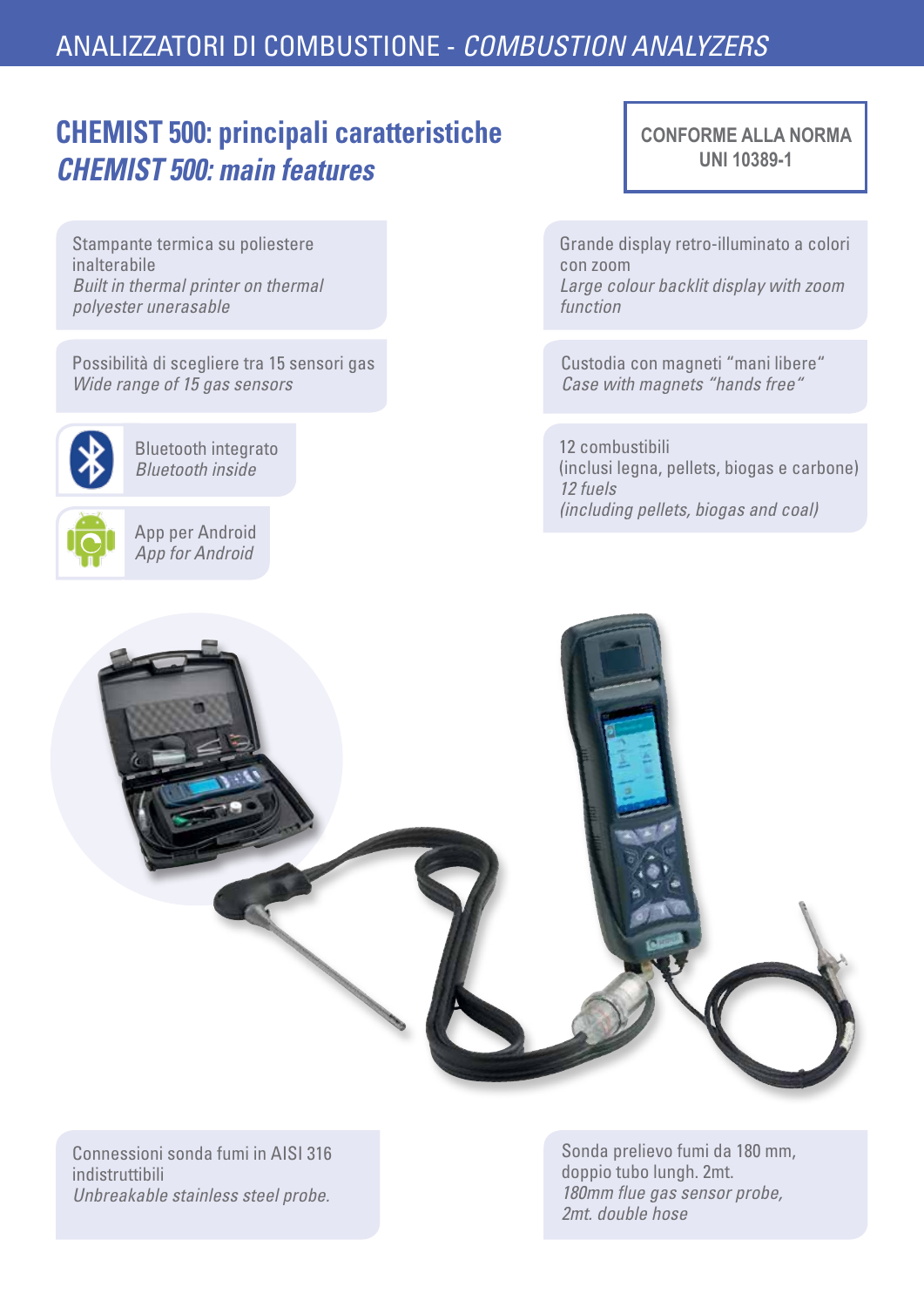## **Gamma di analizzatori CHEMIST 500**  *CHEMIST 500 Range of combustion analyzers*



## **CHEMIST 501 B:**

Kit con analizzatore a 2 celle (O2, CO), non espandibile, con stampante, senza pompa di diluizione per CO. Non predisposto per prova di tenuta UNI 7129/11137. *Gas analyzer kit with 2 sensors (O2, CO), no expandable, with built in thermal printer, with no dilution pump for CO. Not suitable for tightness test UNI 7129/11137.*

## **CHEMIST 502 B**:

Kit con analizzatore a 2 celle (O2, CO/H2), espandibile a 4 celle, con stampante, senza pompa di diluizione per CO, con EV intercettazione fumi. Predisposto per prova di tenuta UNI 7129/11137.

*Gas analyzer kit with 2 sensors (O2, CO/H2), expandable up to 4 sensors, with built in thermal printer, with no dilution pump for CO, with flue gas interception EV.*

## **CHEMIST 502 C**:

Kit con analizzatore a 2 celle (O2, CO) espandibile, **speciale per stufe a pellet e a legna (Cella CO 0-20000ppm)**, con stampante, batterie ricaricabili ad ioni di Litio, con pompa di diluizione per CO, con EV intercettazione fumi. *Gas analyzer kit with 2 sensors (O2, CO) expandable, suitable for pellet and wood stove (CO sensor 0-20000ppm), with built in thermal printer, with dilution pump for CO, with flue gas interception EV.*

## **CHEMIST 504 N**: **CHEMIST 504 S**:

Kit con analizzatore a 4 celle (O2, CO/H2, NO, NO2), con stampante, con pompa di diluizione per CO, con EV intercettazione fumi.

*Gas analyzer kit with 4 sensors (O2, CO/H2, NO, NO2), with built in thermal printer, with dilution pump for CO, with flue gas interception EV.*

## **CHEMIST 501**:

Kit con analizzatore a 2 celle (O2, CO/H2), non espandibile, con stampante, senza pompa di diluizione per CO, con EV intercettazione fumi. *Gas analyzer kit with 2 sensors (O2, CO/H2), no expandable, with built in thermal printer, with no dilution pump for CO, with flue gas interception EV.*

## **CHEMIST 502**:

Kit con analizzatore a 2 celle (O2, CO/H2), espandibile a 4 celle, con stampante, con pompa di diluizione per CO, con EV intercettazione fumi. *Gas analyzer kit with 2 sensors (O2, CO/H2), expandable up to 4 sensors, with built in thermal printer, with dilution pump for CO, with flue gas interception EV.*

## **CHEMIST 503**:

Kit con analizzatore a 3 celle (O2, CO/H2, NO), espandibile a 4 celle, con stampante, con pompa di diluizione per CO, con EV intercettazione fumi. *Gas analyzer kit with 3 sensors (O2, CO/H2, NO), expandable up to 4 sensors, with built in thermal printer, with dilution pump for CO, with flue gas interception EV.*

Kit con analizzatore a 4 celle (O2, CO/H2, NO, SO2), con stampante, con pompa di diluizione per CO, con EV intercettazione fumi.

*Gas analyzer kit with 4 sensors (O2, CO/H2, NO, SO2), with built in thermal printer, with dilution pump for CO, with flue gas interception EV.*

Nota: Ad eccezione del Chemist 501B, tutti gli analizzatori Chemist 500 sono predisposti per la prova di tenuta UNI 7129/11137 *Note: Except for Chemist 501B, all Chemist 500 combustion analyzers are suitable for tightness test UNI 7129/11137*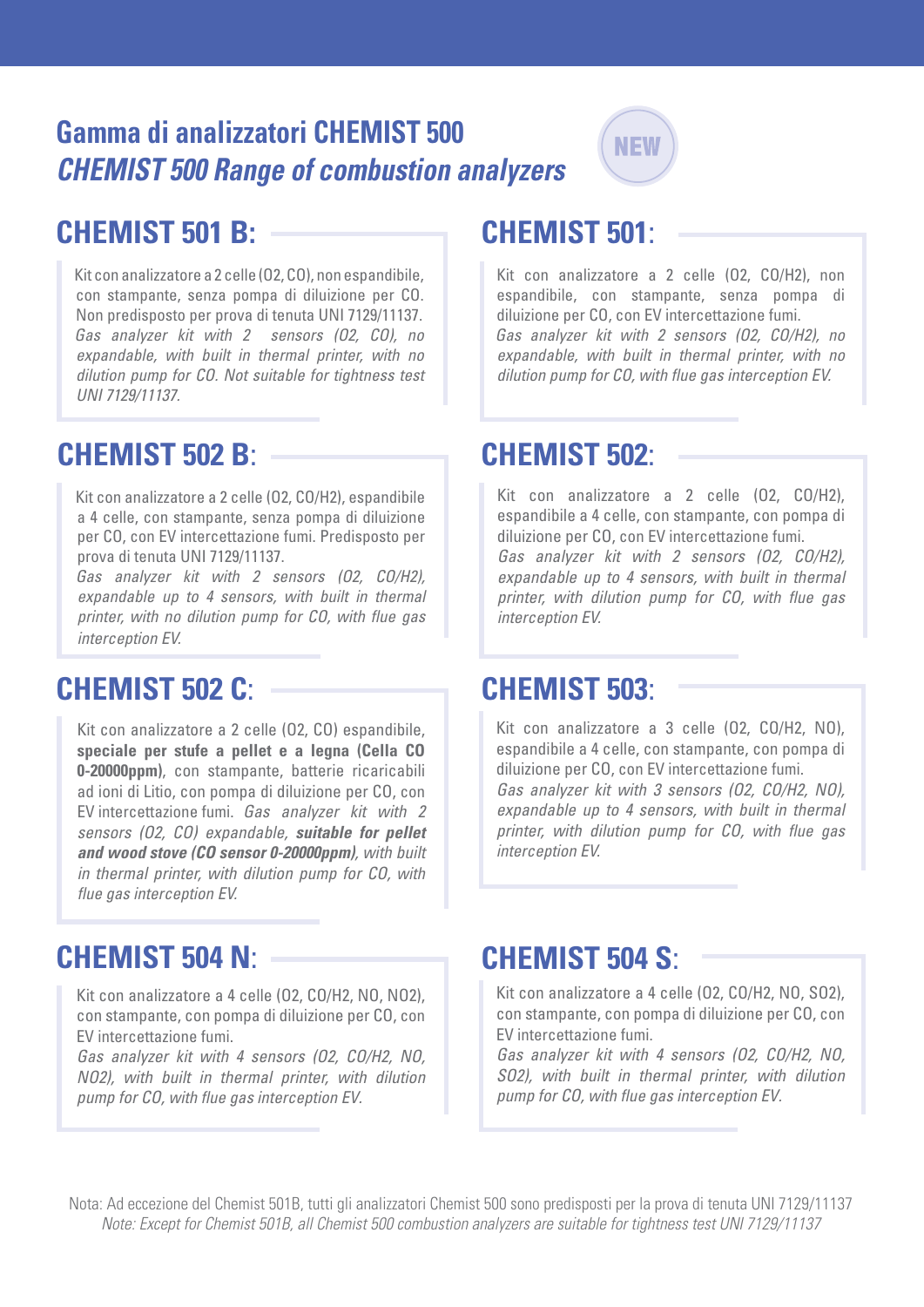#### Tutti i kit contengono:

- Valigia plastica rigida
- Alimentatore/carica batterie
- Sonda prelievo fumi da 180 mm con tubo da 2 m
- Filtro/trappola anticondensa
- Sonda aria esterna Pt100
- Kit pressione differenziale
- Custodia in neoprene
- Rotolo di carta aggiuntivo
- Cavetto USB e chiavetta USB
- Software PC
- Manuale d'uso
- Certificato di taratura

#### Fino a 4 celle di misura gas per*:*

- O2
- CO/H2
- $\cdot$  NO
- $\bullet$  NO<sub>2</sub>
- SO2

#### Altre grandezze misurate*:*

- Temperatura fumi
- Temperatura aria esterna
- Temperatura ambiente
- Temperatura differenziale
- Tiraggio e pressione differenziale
- CO in ambiente
- NOX (4 celle)

#### Grandezze calcolate:

- CO2
- NOX (3 celle)
- Rendimento della caldaia, inclusa condensazione
- Perdite al camino
- Eccesso d'aria

#### Altre prestazioni*:*

- Prova di tenuta della tubazione gas secondo UNI 7129 e UNI 11137
- Misura del tiraggio ad altissima precisione, secondo UNI 10845
- Firmware aggiornabile gratuitamente, scaricabile dal sito www.seitron.it

#### *All kits include:*

- *Hard ABS case*
- *Power supply with plug*
- *180 mm flue gas sampling probe with 2 mts hose,*
- *Water trap with dust filter*
- *Pt100 outdoor air temperature sensor*
- *Differential pressure Kit*
- *Neoprene holster*
- *Printer paper roll*
- *USB pendrive and USB PC connection cable*
- *PC software*
- *User manual*
- *Calibration certificate*

#### *Up to 4 measuring sensors for:*

- O2
- CO/H2
- $\bullet$  NO
- $\cdot$  NO<sub>2</sub>
- $\cdot$  SO<sub>2</sub>

#### *Other measurement:*

- *Flue Gas Temperature*
- *Outdoor Air Temperature*
- *Room Temperature*
- *Differential Temperature*
- *Draft and Differential pressure*
- *Ambient CO*
- *NOX (4 cells)*

#### *Calculated Measurement:*

- CO2
- NOX (3 cells)
- Boiler efficiency, condensing included
- Stack loss
- Excess air

#### *Additional features:*

- *Gas piping tightness test*
- *High accuracy draft measurement*
- *Firmware updates available for free from Seitron website: www.seitron.it*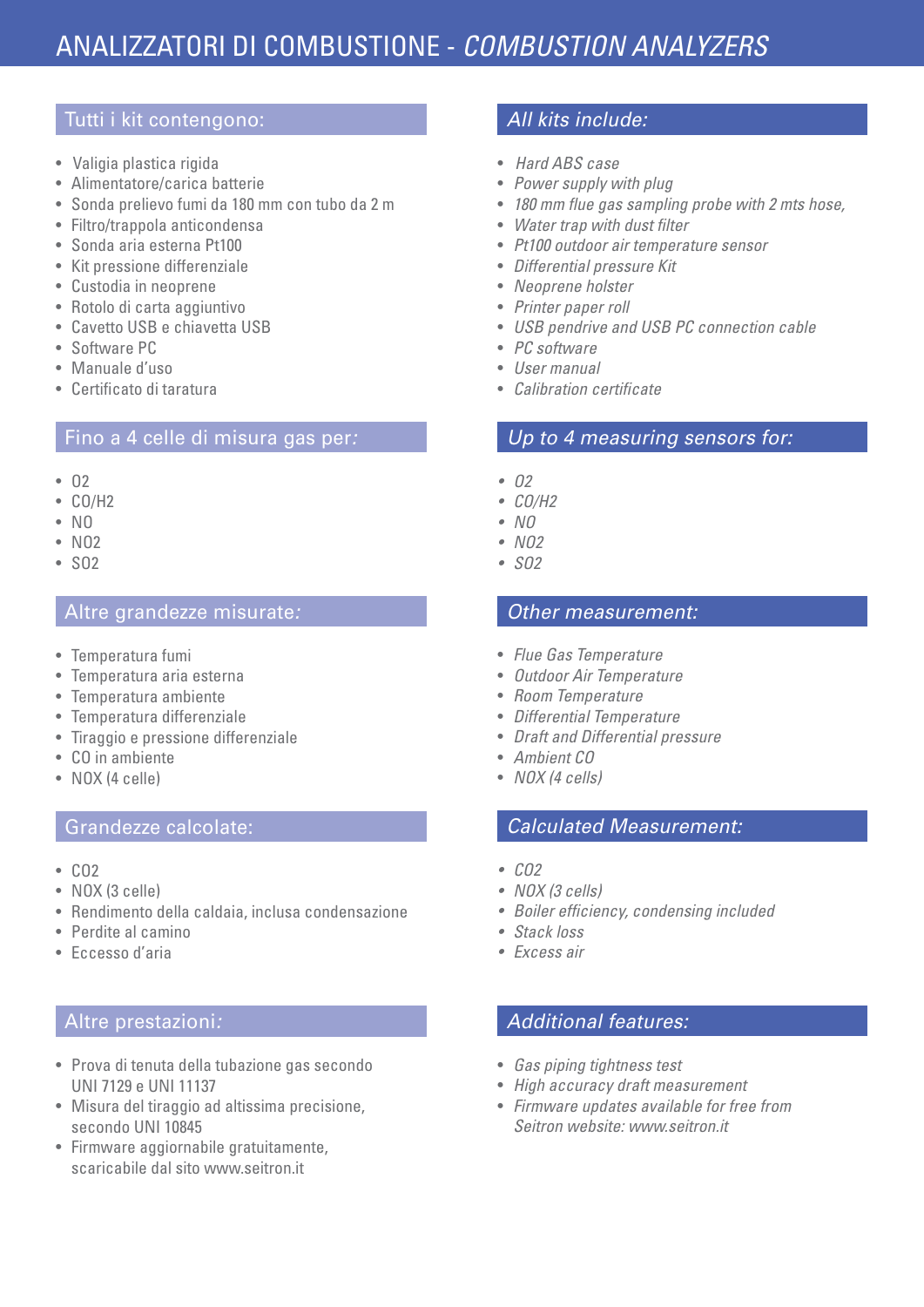#### Principali caratteristiche funzionali:

- Conforme a EN 50379-1, EN 50379-2 e UNI 10389-1
- Possibilità di montare sino a 4 celle di misura gas nei fumi
- Cella CO con risoluzione 1 ppm , compensato in H2 e filtro per NOX/SOX
- Sensori Gas precalibrati ed intercambiabili
- Misura di temperatura fumi ambiente ed esterna
- Misura di tiraggio e pressione differenziale
- Calcolo del rendimento della caldaia
- Riconoscimento automatico della caldaia a condensazione e calcolo del rendimento (>100% sul P.C.I.) secondo UNI 10389-1
- Calcolo di CO2, perdita al camino, eccesso d'aria
- Misura di CO ambiente
- Prova di tenuta della tubazione gas secondo UNI 7129 e UNI 11137
- Misura del tiraggio ad altissima precisione (± 0,5 Pa) secondo UNI 10845
- 3 analisi in sequenza con calcolo automatico della media e stampa del risultato
- Stampante termica con caricamento carta apri/ chiudi e sensore esaurimento carta
- Memoria per 900 analisi complete
- Ampio visore TFT grafico a colori (54x 96mm) retroilluminato, con funzione zoom
- Batterie ricaricabile ad ioni di Litio
- Carica batterie tipo Wall Mount con connettore USB tipo A 5V 2A
- Tempo di ricarica: 6 ore al 90%
- Autonomia strumento: 12 ore di funzionamento continuo (esclusa stampa)
- Autonomia di stampa con batterie cariche: 60/70 rapporti di analisi (un rotolo di carta completo)
- Seconda pompa di diluizione per protezione cella CO e misura sino a 100.000 ppm di CO
- Autozero automatico con sonda di prelievo fumi inserita nel camino
- Porta USB tipo B per collegamento a PC e carica batterie
- Comunicazione Bluetooth
- Autodiagnosi con verifica delle funzioni e dello stato dei sensori
- Sonde prelievo fumi da 180, 300, 750 e 1000 mm
- Sonda prelievo fumi f lessibile da 300 mm
- Gruppo f iltraggio e anti condensa esterno
- 12 combustibili preprogrammati, inclusi Pellet, Legno e Biogas
- Possibilità di arrivare a 32 combustibili
- 10 lingue preprogrammate
- Guscio di protezione in neoprene
- Chiavetta USB con video dimostrativo e software di collegamento con PC
- Manuale d'istruzione e certificato di taratura•
- Dimensioni 323x100x68 mm, peso 950 g.

#### *Main features:*

- *Compliant with EN 50379-1 and EN 50379-2*
- *Up to 4 measurement cells: O2, CO/H2, NO, NO2 and SO2*
- *CO measurement cell with 1 ppm resolution and built in NOX/SOX filter*
- *Precalibrated gas sensors, field replaceable*
- *Flue gas and outdoor air temperature measurement*
- *Draft and differential pressure measurement*
- *Boiler efficiency calculation*
- *Automatic detection of condensing boiler with efficiency calculation*
- *CO2, heat stack loss, excess air calculation*
- *Ambient CO measurement*
- *Gas pipe tightness test*
- *High accuracy (± 0.5 Pa) and resolution (0.1 Pa) draft measurement with external accessory*
- *3 consecutive analysis with average calculation and result printout*
- *Thermal printer with paper load open/close type and no paper sensor*
- *Internal memory for 900 analysis*
- *Big colour (54 x 96 mm) graphic TFT backlit with zoom feature*
- *Rechargeable Lithium Ion batteries*
- *Battery charger type Wall Mount with USB connector type A 5V 2A*
- *Recharging time: 6 hrs. up to 90%*
- *Up to 12 hrs. autonomy of continuous operation (no printouts)*
- *Up to 60/70 analysis autonomy (with printouts)*
- *Additional dilution pump for CO cell auto range, measurement up to 100.000 ppm*
- *Automatic Autozero with sampling probe in the stack*
- *USB connection type B to connect PC and battery charger*
- *Bluetooth communication*
- *Self diagnostic function with alarms on gas sensors end-of-life*
- *180, 300, 750 and 1000 mm flue gas sensor probes*
- *300 mm flexible flue gas sensors sampling probe*
- *External condensation trap and dust filter*
- *12 preprogrammed fuels, including pellets, wood and biogas*
- *32 additional programmable fuels*
- *10 different languages preprogrammed*
- *Neoprene holster*
- *PC software and video manual on USB pendrive*
- *User manual and calibration certificate*
- *Dimensions 307x105x96 mm, weight 950 g.*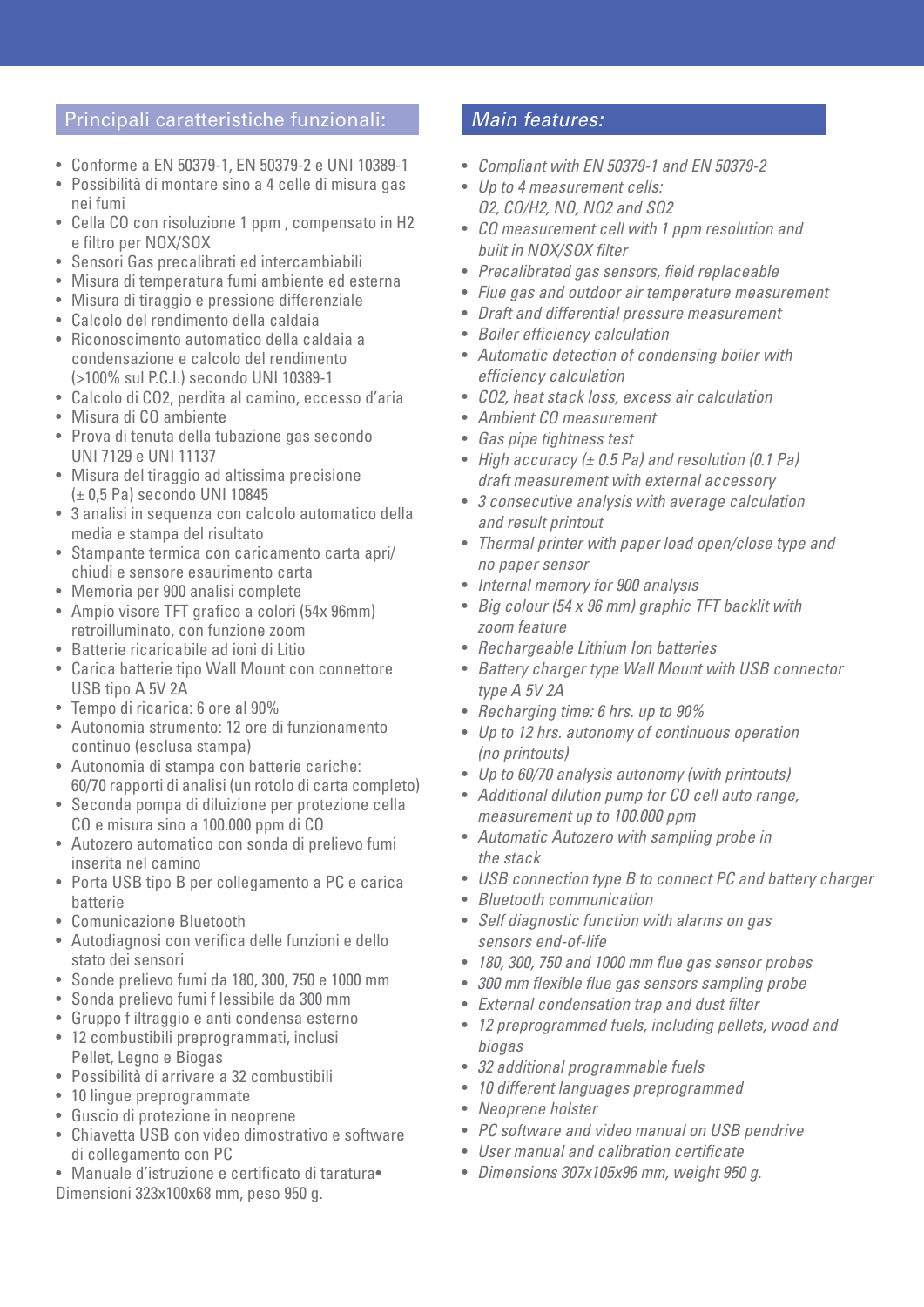| <b>PRINCIPALI CONFIGURAZIONI CHEMIST</b><br><b>CHEMIST MAIN CONFIGURATIONS</b>                                            | <b>CHEMIST</b><br>501 B | <b>CHEMIST</b><br>501                    |
|---------------------------------------------------------------------------------------------------------------------------|-------------------------|------------------------------------------|
| SENSORE 0,<br>$O2$ SENSOR                                                                                                 |                         |                                          |
| <b>SENSORE CO</b><br><b>CO SENSOR</b>                                                                                     | $\blacktriangledown$    |                                          |
| <b>ESPANDIBILE A 4 SENSORI</b><br><b>EXPANDABLE TO 4 SENSORS</b>                                                          | $ -$                    | $ -$                                     |
| <b>SENSORE NO</b><br><b>NO SENSOR</b>                                                                                     |                         |                                          |
| SENSORE NO <sub>2</sub><br>$NO2$ SENSOR                                                                                   |                         |                                          |
| SENSORE SO <sub>2</sub><br>$SO2$ SENSOR                                                                                   |                         |                                          |
| SENSORI SOSTITUIBILI DALL'UTENTE<br><b>SENSORS REPLACED BY THE USER</b>                                                   |                         |                                          |
| EV INTERCETTAZIONE FUMI<br><b>FLUE GAS INTERCEPTION EV</b>                                                                |                         |                                          |
| 2a POMPA DILUIZIONE<br>2nd DILUTION PUMP                                                                                  |                         |                                          |
| <b>MISURA CO AMBIENTE</b><br><b>AMBIENT CO MEASUREMENT</b>                                                                |                         |                                          |
| 12 COMBUSTIBILI IN MEMORIA (inclusi legna, pellets e carbone)<br>12 PROGRAMMED FUELS (including wood, pellets and carbon) |                         |                                          |
| <b>MEMORIA 900 ANALISI</b><br><b>MEMORY FOR 900 ANALYSIS</b>                                                              |                         |                                          |
| SENSORE PRESSIONE INTERNO MISURA TIRAGGIO (UNI 10845)<br>DRAFT MEASUREMENT WITH INTERNAL SENSOR (NORM 10845)              | OPZ. / OPT.             |                                          |
| PROVA TENUTA IMPIANTI UNI 7129/11137<br>GAS PIPE TIGHTNESS UNI 7129/11137                                                 | $--$                    | $\overline{\phantom{a}}$<br>$\checkmark$ |
| <b>KIT PRESSIONE</b><br><b>PRESSURE KIT</b>                                                                               |                         | $\qquad \qquad -$                        |
| KIT PRESSIONE DIFFERENZIALE<br><b>DIFFERENTIAL PRESSURE KIT</b>                                                           |                         |                                          |
| <b>CONNETTIVITA' BLUETOOTH (CLASSE 1)</b><br><b>BLUETOOTH COMMUNICATION (CLASS 1)</b>                                     | $- -$                   | OPZ. / OPT.                              |
| <b>PORTA USB</b><br><b>USB CONNECTION</b>                                                                                 |                         |                                          |
| SW PER AGGIORNAMENTI E SCARICO MEMORIA PER PC<br>SW FOR UPDATING AND MEMORY DOWNLOAD FOR PC                               |                         |                                          |
| <b>CERTIFICATO DI TARATURA</b><br><b>CALIBRATION CERTIFICATE</b>                                                          |                         |                                          |
| <b>GARANZIA 2 ANNI</b><br><b>WARRANTY 2 YEARS</b>                                                                         |                         |                                          |
| SONDA PRELIEVO FUMI DA 180mm<br>FLUE GAS SENSOR PROBE 180mm                                                               |                         |                                          |
| SONDA TEMPERATURA ARIA COMBURENTE<br><b>COMBUSTION AIR TEMPERATURE PROBE</b>                                              | $\blacktriangledown$    |                                          |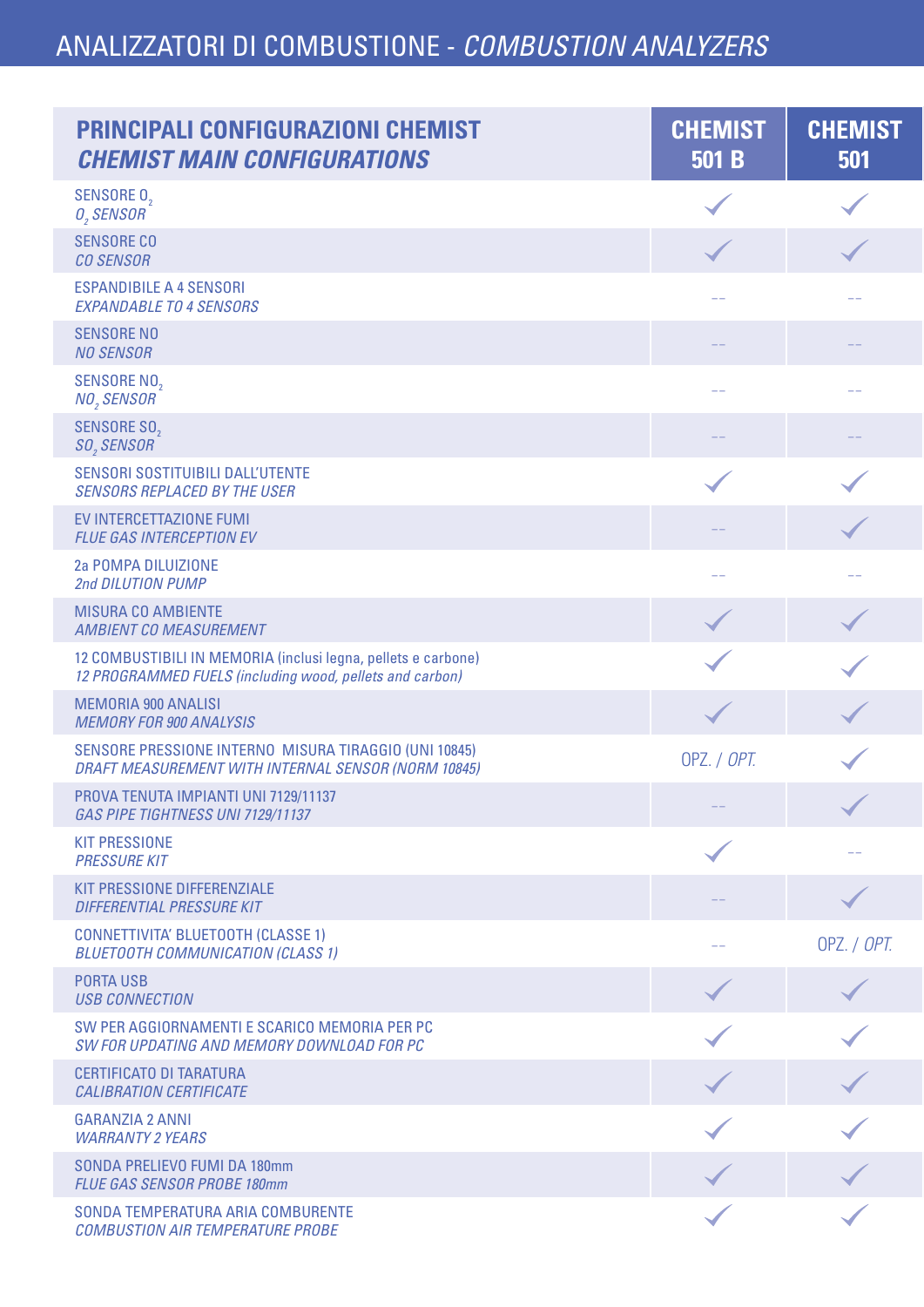| <b>CHEMIST</b><br>502 B | <b>CHEMIST</b><br>502 | <b>CHEMIST</b><br>502 C | <b>CHEMIST</b><br>503 | <b>CHEMIST</b><br>504 N | <b>CHEMIST</b><br><b>504 S</b> |
|-------------------------|-----------------------|-------------------------|-----------------------|-------------------------|--------------------------------|
| $\blacktriangledown$    |                       |                         | $\sqrt{2}$            |                         | $\blacktriangledown$           |
| $\checkmark$            | $\blacktriangledown$  | 0-20000ppm              | $\blacktriangledown$  | $\blacktriangledown$    | $\blacktriangledown$           |
| $\blacktriangledown$    |                       |                         | $\blacktriangledown$  | $\blacktriangledown$    |                                |
|                         |                       |                         | $\checkmark$          | $\blacktriangledown$    | $\checkmark$                   |
| $\qquad \qquad -$       |                       | $ -$                    | $- -$                 |                         | $\longrightarrow$              |
| $\frac{1}{2}$           |                       |                         | $\qquad \qquad -$     |                         |                                |
| $\blacktriangledown$    |                       |                         |                       |                         |                                |
| $\blacktriangledown$    |                       |                         |                       |                         |                                |
| $\qquad \qquad -$       |                       |                         | $\blacktriangledown$  |                         |                                |
| <b>SI</b>               |                       | $\checkmark$            | $\blacktriangledown$  |                         | <b>SANN</b>                    |
| $\blacktriangledown$    |                       |                         |                       |                         |                                |
| <b>SILLER</b>           | $\blacktriangledown$  | $\checkmark$            | $\blacktriangledown$  |                         | $\checkmark$                   |
| $\blacktriangledown$    |                       |                         |                       |                         |                                |
|                         |                       |                         |                       |                         |                                |
|                         |                       |                         |                       |                         |                                |
| $\blacktriangledown$    | $\blacktriangledown$  | $\blacktriangledown$    | $\blacktriangledown$  |                         |                                |
| OPZ. / OPT.             | $\blacktriangledown$  |                         |                       | $\diagdown$             |                                |
| $\blacktriangledown$    |                       | $\blacktriangledown$    | $\blacktriangledown$  | $\blacklozenge$         | $\blacktriangledown$           |
| $\bigvee$               |                       |                         | $\bigvee$             |                         | $\blacktriangledown$           |
| $\blacktriangledown$    | $\blacktriangledown$  | $\blacktriangledown$    | $\blacktriangledown$  | $\blacktriangledown$    | $\blacklozenge$                |
| $\blacktriangledown$    | $\blacklozenge$       | $\bigvee$               | $\bigvee$             |                         | $\blacktriangledown$           |
| $\blacktriangledown$    | $\blacktriangledown$  | $\blacktriangledown$    | $\checkmark$          | $\blacklozenge$         |                                |
|                         | $\blacktriangledown$  | $\blacktriangledown$    | $\diagdown$           | $\bigvee$               |                                |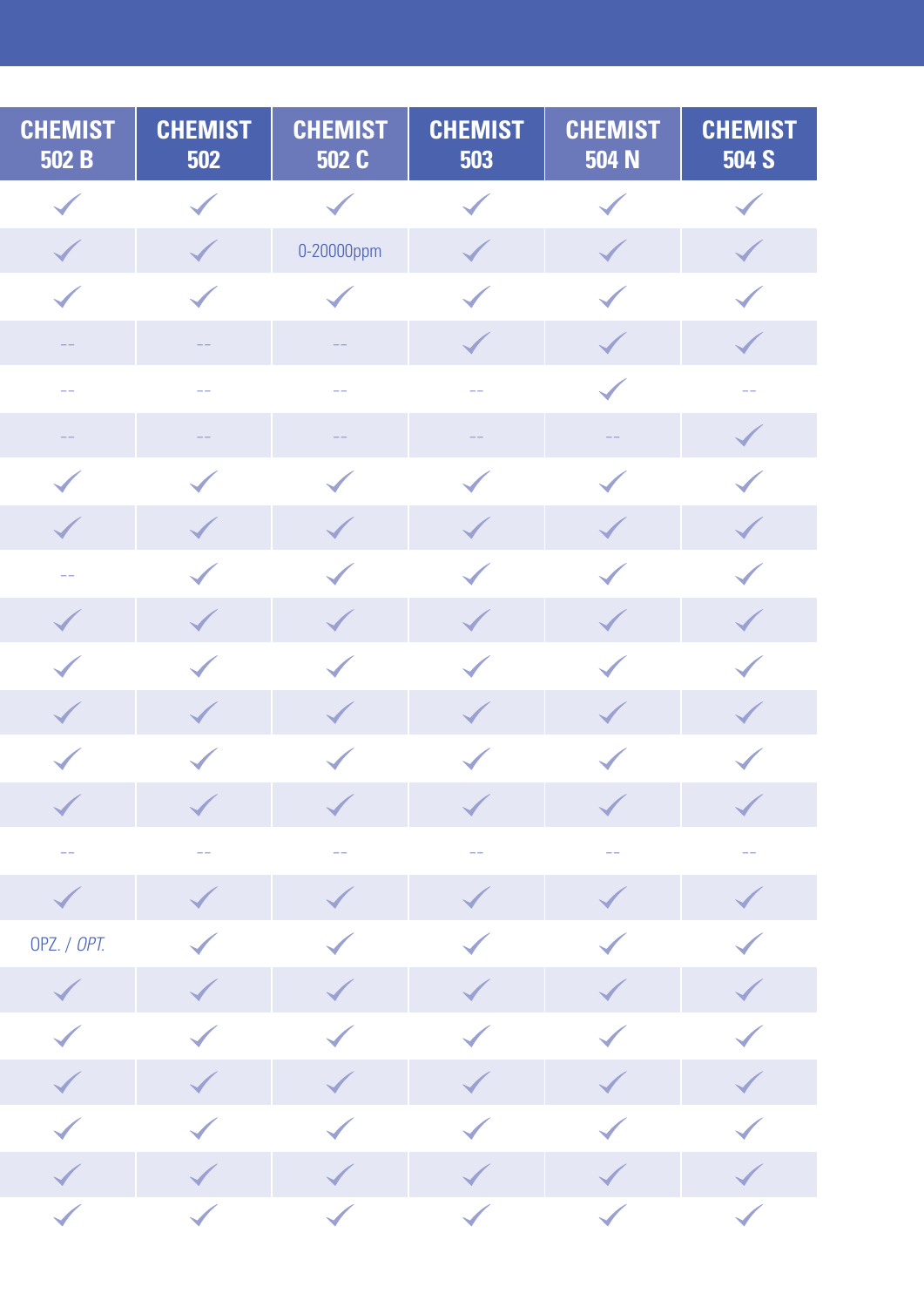#### CERTIFICATI DI TARATURA - *CALIBRATION CERTIFICATE*

Lo strumento è fornito con Certificato di Taratura ISO9001, rilasciato dal Laboratorio di Taratura Seitron attraverso il quale viene assicurata la riferibilità della misura ai campioni nazionali. La norma UNI 10389-1 prescrive il certificato di taratura ogni anno.

Il cliente può comprare il certificato di taratura per il secondo anno e quelli successivi.

*Chemist Analysers are supplied with calibration certificate, 1 year validity. Customer may buy calibration certificates in each following year.*

Descrizione / *Description*

| <b>CER010</b> | Certificato di taratura per deprimometro (Cod. AACDP01-AACDP02) (netto non scontabile)<br>Calibration certificate for hight accuracy pressure sensor (Cod. AACDP01-AACDP02)<br>(net, non-discountable)  |
|---------------|---------------------------------------------------------------------------------------------------------------------------------------------------------------------------------------------------------|
| <b>CER012</b> | Certificato di taratura Analizzatore Casper e Chemist a 2 celle (02, CO / H2) (netto non scontabile)<br>Calibration certificate with 2 sensors (02, CO / H2) Casper and Chemist (net, non-discountable) |
| <b>CER013</b> | Certificato di taratura Analizzatore Casper e Chemist a 3 celle (02, CO / H2, NO)<br>(netto non scontabile)<br>Calibration certificate for Chemist with 3 sensors (net, non-discountable)               |
| <b>CER014</b> | Certificato di taratura Analizzatore Chemist a 4 celle (02, CO / H2, NO, NO2) (netto non scontabile)<br>Calibration certificate for Chemist with 4 sensors (net, non-discountable)                      |
| <b>CER015</b> | Certificato di taratura Analizzatore Chemist a 4 celle (02, CO / H2, NO, SO2)<br>(netto non scontabile)<br>Calibration certificate for Chemist with 4 sensors (net, non-discountable)                   |
| <b>CER016</b> | Certificato di taratura Analizzatore Chemist a 4 celle (sensori vari) (netto non scontabile)<br>Calibration certificate for Chemist with 4 sensors (various sensors) (net, non-discountable)            |

NOTA: Certificato di taratura per deprimometro integrato (Chemist 500): *NOTE: Calibration certificate for hight accuracy pressure sensor inside (Chemist 500):* 



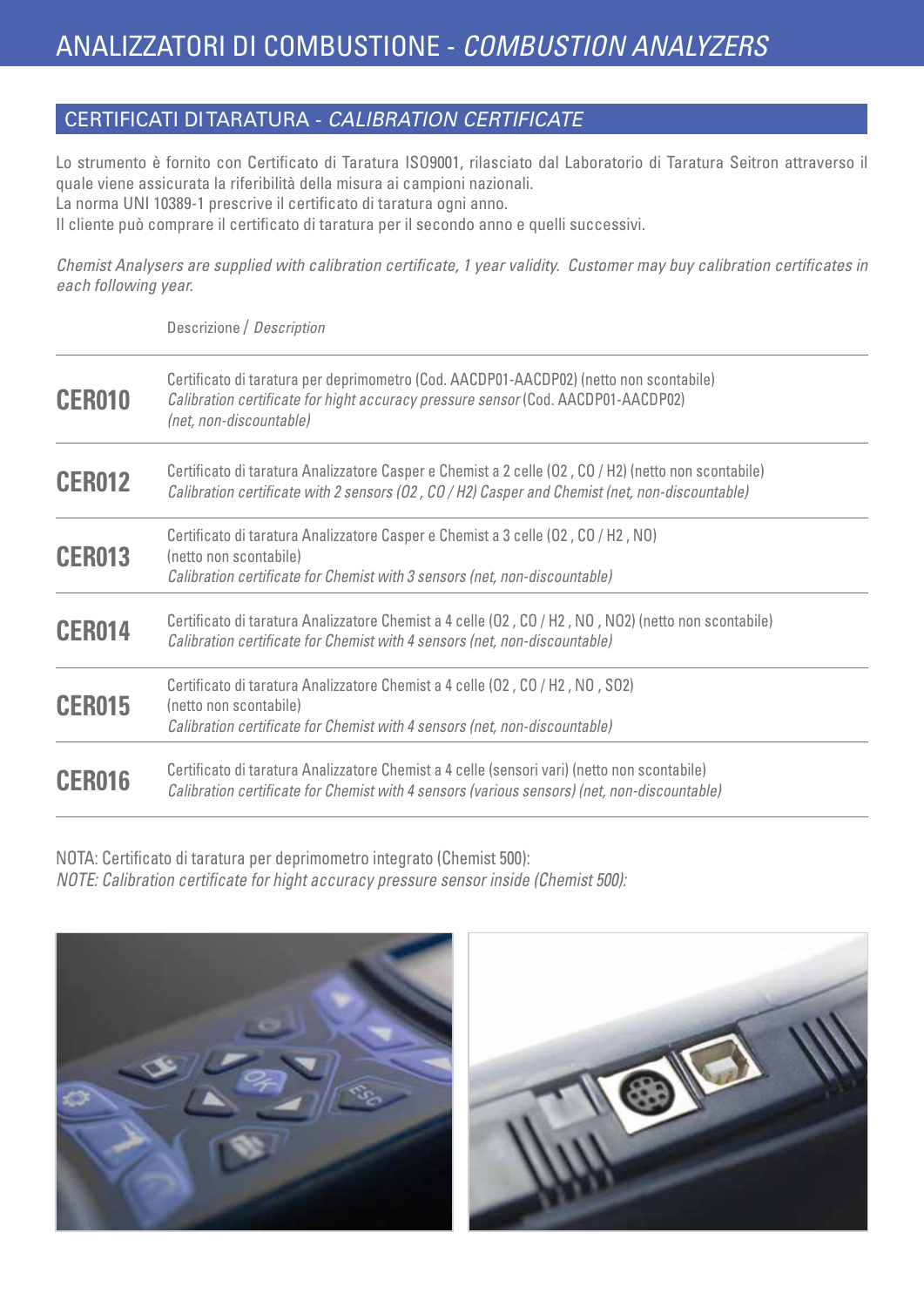#### CONTRATTI DI MANUTENZIONE - *MAINTENANCE CONTRACTS*

Alla fine dei 2 anni di garanzia iniziali è possibile stipulare un contratto di manutenzione annuale "Full service". Pagando il canone annuale, il cliente ottiene una manutenzione programmata e tutte le manutenzioni straordinarie eventualmente necessarie. Tutti i costi di trasporti sono inclusi.

Le parti esterne come le sonde prelievo fumi soggette ad usura meccanica non sono coperte dal contratto.

Il contratto assicura al cliente la perfetta e continua efficienza dello strumento e comprende la sostituzione delle celle esaurite ed il certificato di taratura.

*At the end of the initial 2-years warranty you can enter into a contract for annual maintenance "Full service". Paying the annual fee, the customer gets all scheduled maintenance and extraordinary maintenance may be required. All transportation costs are included.*

*The accessories such as probes for smoke subject to mechanical wear and tear are not covered by the contract. The contract provides the customer a perfect efficiency of the instrument, that includes the replacement of exhausted cells and calibration certificate.*

Descrizione / *Description*

| <b>CON009</b> | Contratto di manutenzione annuale Chemist 501, 501B, 502, 502B, 502C, 401, 402 e<br>Casper 201, 202 (netto non scontabile)<br>Annual maintenance contract for Chemist 501, 501B, 502, 502B, 502C, 401, 402 and<br>Casper 201, 202 (net, non-discountable) |  |
|---------------|-----------------------------------------------------------------------------------------------------------------------------------------------------------------------------------------------------------------------------------------------------------|--|
| <b>CON010</b> | Contratto di manutenzione annuale Chemist 503, 403 e Casper 301 (netto non scontabile)<br>Annual maintenance contract for Chemist 503, 403 and Casper 301 (net, non-discountable)                                                                         |  |
| <b>CON011</b> | Contratto di manutenzione annuale Chemist 504N, 504S, 404N, 404S (netto non scontabile)<br>Annual maintenance contract for Chemist 504N, 504S, 404N, 404S (net, non-discountable)                                                                         |  |

#### ESTENSIONI DELLA GARANZIA - *WARRANTY EXTENSION*

Lo strumento è garantito per due anni a partire dalla consegna, elettronica, celle di misura e stampante incluse. Le celle di misura sono facilmente sostituibili dall'utente.

Con un sovrapprezzo iniziale è possibile allungare la garanzia di 2 anni, arrivando così al massimo di 4 anni.

*Chemist Analysers offer 2 years warranty, including gas measurement cells which can be easily replaced by the user. With initial extra price it is possible to lengthen warranty term of 2 years, up to maximum of 4 years.*

|               | Descrizione / Description                                                                                                                                                                                                                             |
|---------------|-------------------------------------------------------------------------------------------------------------------------------------------------------------------------------------------------------------------------------------------------------|
| <b>CON013</b> | Estensione di garanzia di 2 anni per Casper 201 e 202 (netto non scontabile)<br>Warranty extension for 2 years for Casper 201 and 202 (net, non-discountable)                                                                                         |
| <b>CON007</b> | Estensione di garanzia di 2 anni per Chemist 501, 501B, 502, 502B, 502C, 401, 402 e<br>Casper 301 (netto non scontabile)<br>Warranty extension for 2 years for Chemist 501, 501B, 502, 502B, 502C, 401, 402 and<br>Casper 301 (net, non-discountable) |
| <b>CONOO8</b> | Estensione di garanzia di 2 anni per Chemist 503, 504N, 504S, 403, 404N, 404S<br>(netto non scontabile)<br>Warranty extension for 2 years for Chemist 503, 504N, 504S, 403, 404N, 404S<br>(net, non-discountable)                                     |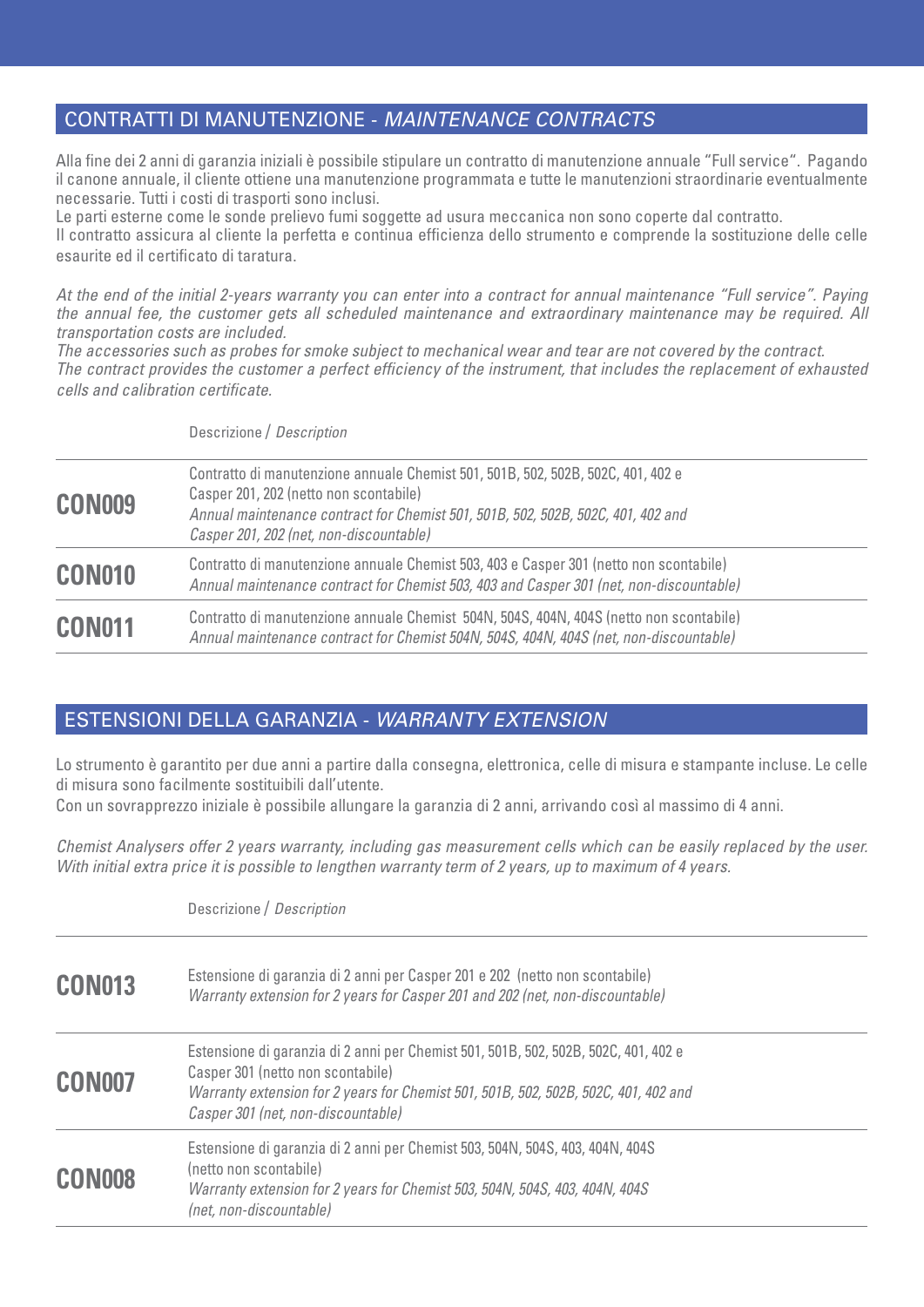#### ACCESSORI CHEMIST 500 - *CHEMIST 500 ACCESSORIES*

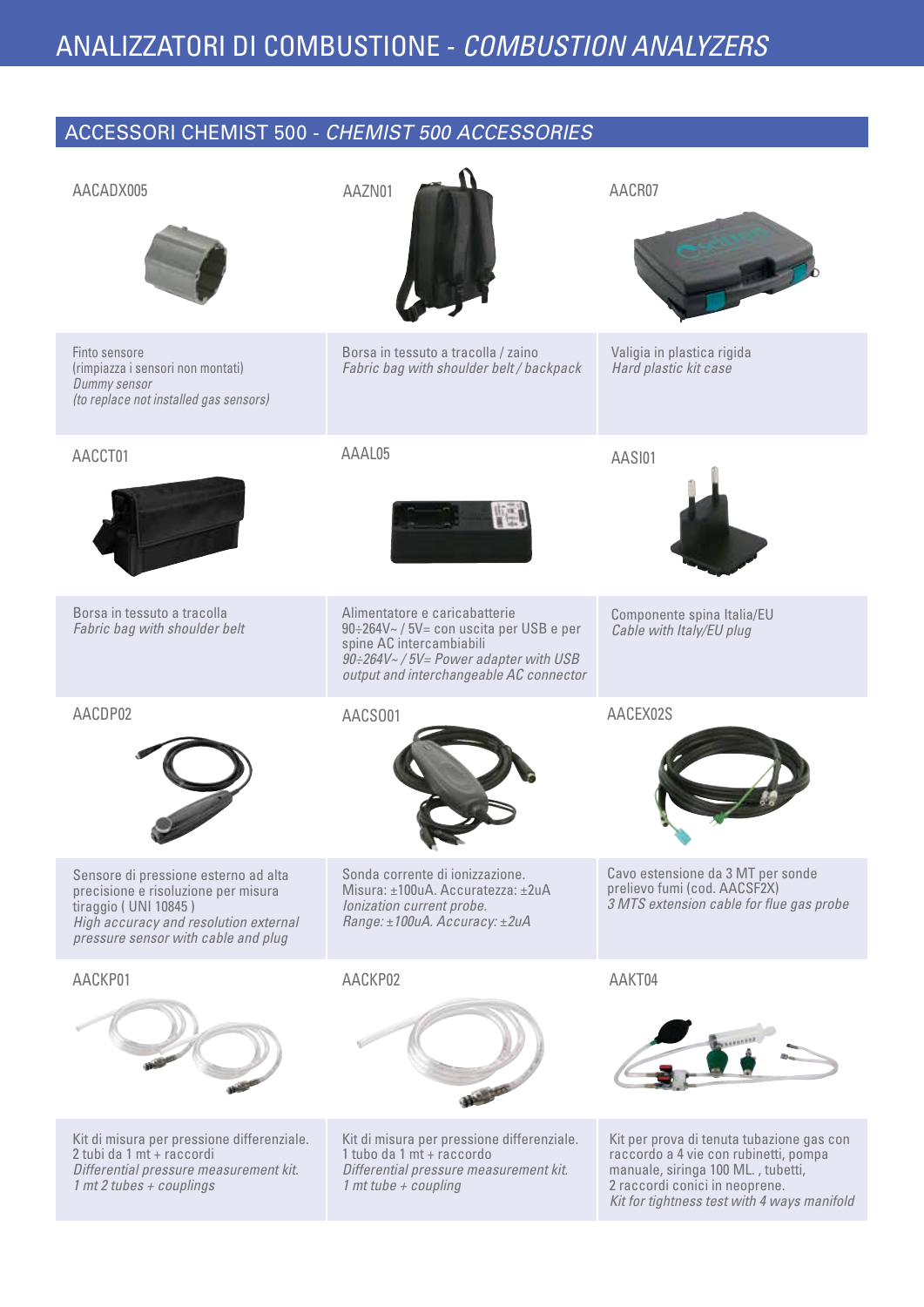#### ACCESSORI CHEMIST 500 - *CHEMIST 500 ACCESSORIES*

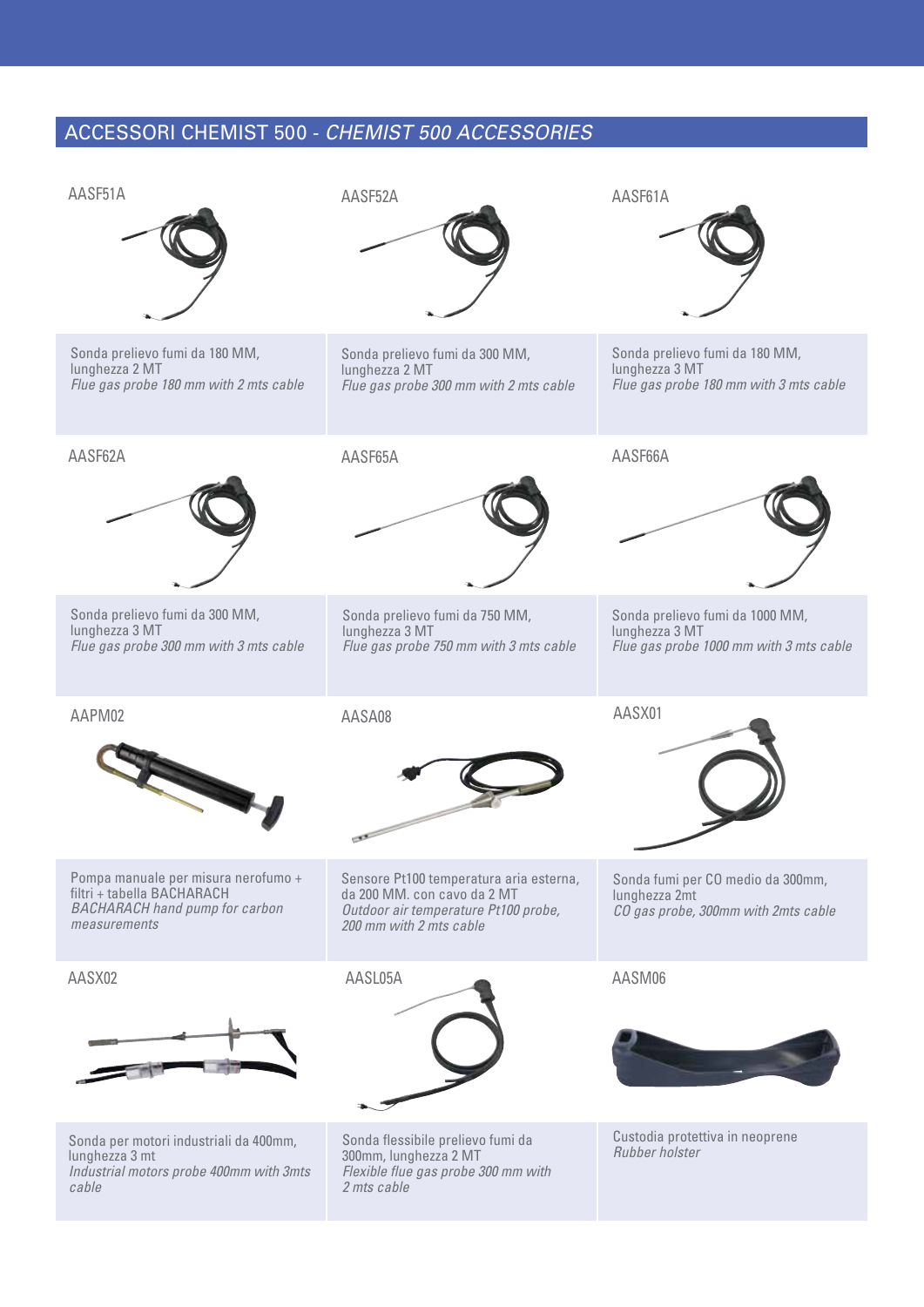ACCESSORI CHEMIST 500 - *CHEMIST 500 ACCESSORIES*

#### AACPM01 Cavo adattatore USB A/USB B, tubi e raccordo in acciaio compatibile con lunghezza 2 mt *USB A / USB B adapter cable, 2mts* AAUA01 Gruppo anticondensa e filtraggio fumi *Water trap with dust filter without stainless steel fittings and silicon hose* AACTA03 Schermo protettivo per sonda fumi *Guard shield for flue gas probe* AASP01 AAPB01 Batteria ricaricabile Li-Ion, 3,7 V, 4,8 Ah *Rechargeable batteries Li-Ion, 3,7 V, 4,8 Ah* AACFA01 Filtri per polveri *Dust filter* AACTA03A Gruppo anticondensa e filtraggio fumi con tutti gli analizzatori *Water trap with dust filter with stainless steel fittings and silicon hose suitable for all combustion analyzers* AARC06 Rotolo di carta termica comune *Common thermal printing paper roll* AARC05 Rotolo di carta in poliestere inalterabile *Unreversable polyester printing paper roll*

#### SOFTWARE DISPONIBILI CHEMIST 500 - *CHEMIST 500 AVAILABLE SOFTWARE*

#### AASW08

Software via USB per la gestione delle analisi di combustione memorizzate *USB software for management of analysis in Chemist memory*

|  | ٠<br>÷ |  |
|--|--------|--|
|  |        |  |
|  |        |  |

#### AASW09

Software per sistemi Android: visualizza in tempo reale le informazioni provenienti dall'analizzatore di combustione *Software for Android systems: displays real-time information from combustion analyzer*

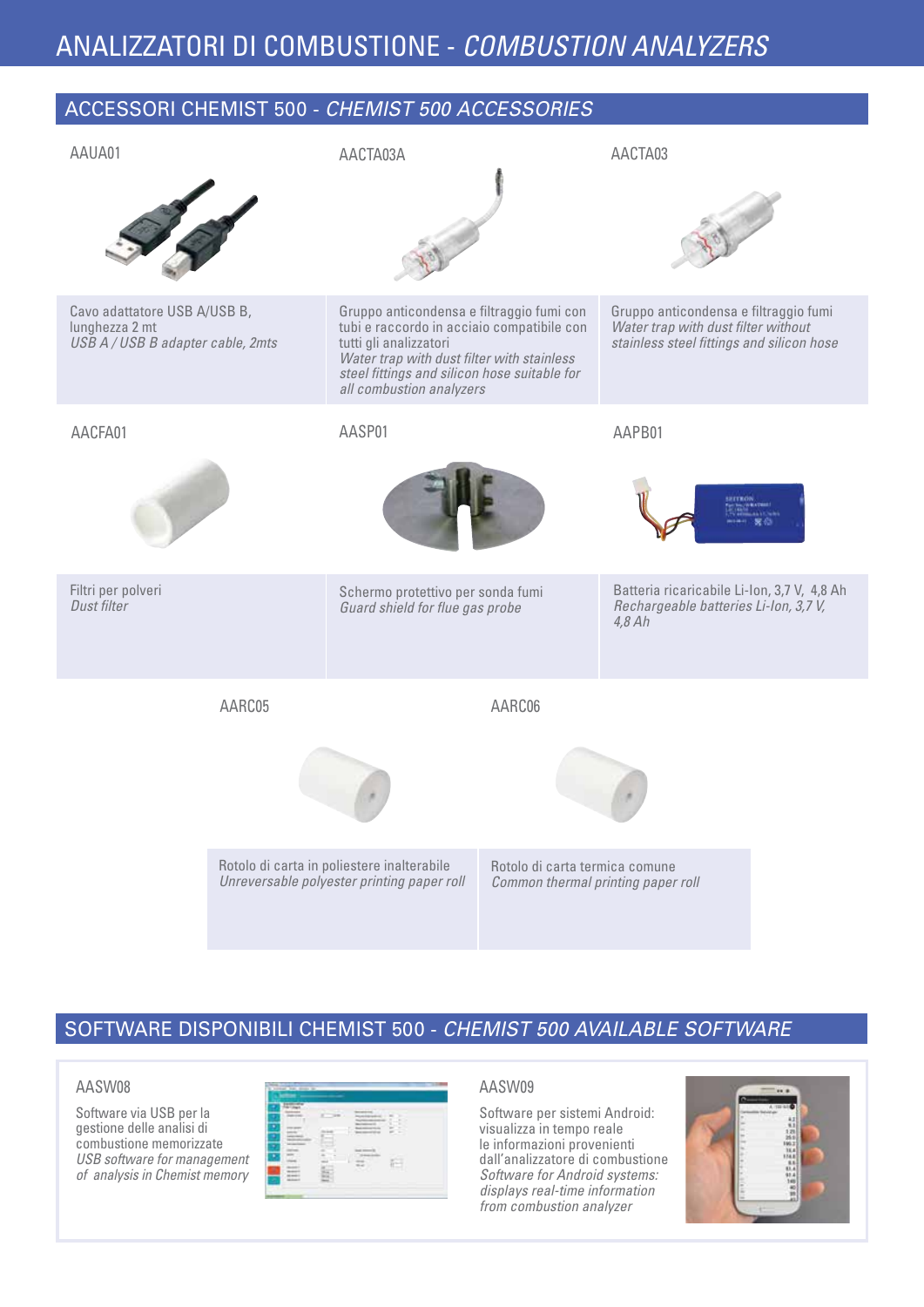## **CARATTERISTICHE TECNICHE CHEMIST 500 -** *CHEMIST 500 TECHNICAL FEATURES*

| <b>GAS</b>                                                        | <b>CAMPO DI MISURA</b><br><b>RANGE</b> |                              | <b>PRECISIONE</b><br><b>ACCURACY</b>              | <b>CODICE</b><br><b>CODE</b> |  |
|-------------------------------------------------------------------|----------------------------------------|------------------------------|---------------------------------------------------|------------------------------|--|
| 02                                                                | $0.25.0\%$ vol                         | $\pm 0.2\%$ vol              | $0.25.0\%$                                        | AACSE15                      |  |
| $CO + H2$                                                         | $0.8000$ ppm                           | $±10$ ppm<br>±5%<br>$±10\%$  | $0.200$ ppm<br>201  2000 ppm<br>2001  8000 ppm    | AACSE12                      |  |
| CO Low range + H2                                                 | $0.500.0$ ppm                          | $±2$ ppm<br>±5%              | $0.40.0$ ppm<br>40.1  500.0 ppm                   | AACSE24                      |  |
| <b>CO Mid range</b>                                               | $0.20000$ ppm                          | $±100$ ppm<br>±5%<br>$±10\%$ | $0.2000$ ppm<br>2001  4000 ppm<br>4001  20000 ppm | AACSE18                      |  |
| <b>CO</b> Hi range                                                | $0.10.00\%$ vol                        | $±0.1\%$ vol<br>±5%          | $0.200\%$<br>$2.0110.00\%$                        | AACSE17                      |  |
| <b>CO</b> alta immunità H <sub>2</sub><br><b>High immunity H2</b> | $0.8000$ ppm                           | $±20$ ppm<br>±5%<br>±10%     | $0.400$ ppm<br>401  4000 ppm<br>4001  8000 ppm    | AACSE20                      |  |
| N <sub>0</sub>                                                    | $0.5000$ ppm                           | $±5$ ppm<br>$\pm 5\%$        | $0.100$ ppm<br>101  5000 ppm                      | AACSE10                      |  |
| <b>NO Low range</b>                                               | $0.500.0$ ppm                          | $±2$ ppm<br>±5%              | $0.40.0$ ppm<br>40.1  500.0 ppm                   | AACSE25                      |  |
| <b>SO2</b>                                                        | $0.5000$ ppm                           | $±5$ ppm<br>±5%              | $0.100$ ppm<br>101  5000 ppm                      | AACSE13                      |  |
| <b>SO2 Low range</b>                                              | $0.500.0$ ppm                          | $±2$ ppm<br>$±5\%$           | $0.40.0$ ppm<br>40.1  500.0 ppm                   | AACSE28                      |  |
| <b>N02</b>                                                        | $0.1000$ ppm                           | $±5$ ppm<br>±5%              | $0.100$ ppm<br>101  1000 ppm                      | AACSE14                      |  |
| <b>NO2 Low range</b>                                              | $0.500.0$ ppm                          | $±2$ ppm<br>±5%              | $0.40.0$ ppm<br>40.1  500.0 ppm                   | AACSE26                      |  |
| CxHy                                                              | $0.5.00\%$ vol                         | $±0.25%$ vol                 |                                                   | AACSE23                      |  |
| C <sub>02</sub>                                                   | $0.20.00\%$ vol                        | $\pm 0.3\%$ vol<br>±5%       | $0.006.00\%$<br>$6.01$ $\ldots$ 20.0 %            | AACSE29                      |  |
| CH4 / LPG                                                         | $0.10.000$ ppm $CH4$<br>01.800ppm LPG  | $\pm 20\%$ f.s               |                                                   | AACSE19                      |  |

| <b>PARAMETRO</b><br><b>MEASUREMENT</b>                                                                   | <b>ELEMENTO DI MISURA</b><br><b>SENSOR</b>     | <b>CAMPO DI MISURA</b><br><b>RANGE</b> | <b>RISOLUZIONE</b><br><b>RESOLUTION</b> | <b>PRECISIONE</b><br><b>ACCURACY</b>                                                                                             |
|----------------------------------------------------------------------------------------------------------|------------------------------------------------|----------------------------------------|-----------------------------------------|----------------------------------------------------------------------------------------------------------------------------------|
| Temperatura aria<br>Air temperature                                                                      | Sensore Pt 100<br>Pt 100 sensor                | $-20.0$ $\ldots$ 120.0 $^{\circ}$ C    | $0.1^{\circ}$ C                         | $\pm 0.5$ °C                                                                                                                     |
| Temperatura fumi<br><b>Flue gas temperature</b>                                                          | Sensore TcK<br>TcK sensor                      | $-100.0$ $\ldots$ 1250.0 $^{\circ}$ C  | $0.1^{\circ}$ C                         | $0.100^{\circ}$ C<br>$±0,5^{\circ}$ C<br>$1011250^{\circ}C$<br>±0.5%                                                             |
| <b>Pressione / Pressure</b><br>(tiraggio & differenziale/<br>draught & differential)<br><b>UNI 10845</b> | Sensore Piezoelettrico<br>Piezoelectric sensor | $-1000$ $\ldots$ 20000Pa               | $±200Pa$ 0.1Pa<br>oltre / over 1Pa      | $-10.0$ Pa $+10.0$ Pa<br>$\pm 0.5$ Pa<br>±2Pa<br>$-200.0$ $+200.0$ Pa<br>$±1\%$<br>+201  20000Pa<br>$±1\%$<br>$-1000Pa$ $-201Pa$ |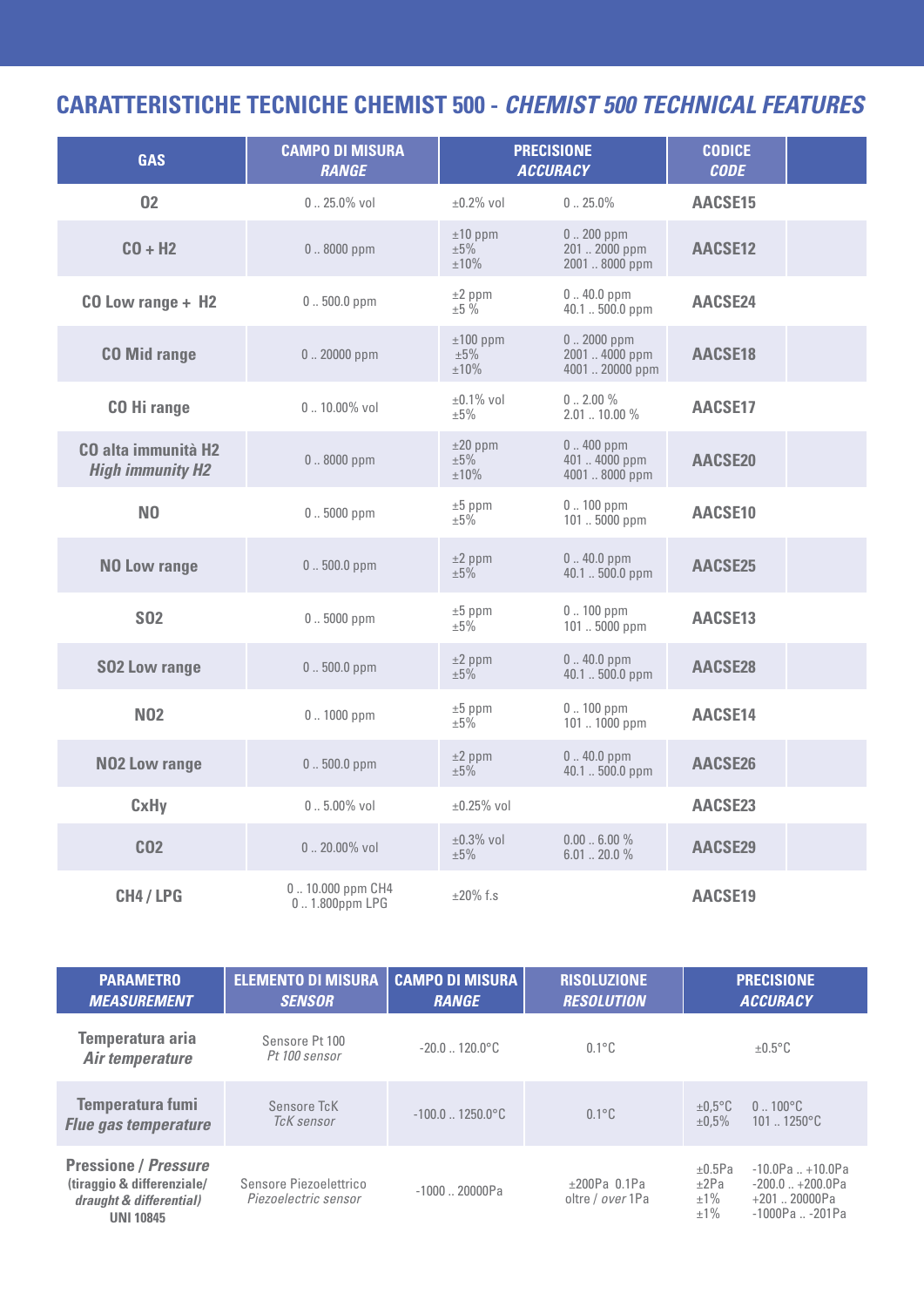## CHEMIST 500 X : Kit con analizzatore a 4 celle componibile *CHEMIST 500 X : Modular gas analyzer kit with 4 sensors*

Il Chemist 500 X è il kit di base che permette di sfruttare sino in fondo l'espandibilità fino a 4 celle di misura gas della gamma Chemist 500. Il Chemist 500 X ha soltanto la cella dell'O2. Le 3 celle di misura gas da aggiungere a quella dell' O2 possono essere scelte fra 14 modelli diversi, che consentono di misurare con campi, precisioni e risoluzioni differenti fino a 6 gas: CO (Monossido di carbonio), NO (Monossido di azoto), NO2 (Biossido di azoto), SO2 (Biossido di zolfo), CxHy (Idrocarburi incombusti), CO2 (anidride carbonica). Inoltre è disponibile una cella ad alta sensibilità alla presenza di Metano e GPL, che permette di usare la sonda prelievo fumi come rivelatore di fughe di gas.

Questa enorme versatilità permette di generare 352 analizzatori diversi, risultanti dalle combinazioni delle celle, soddisfacendo un grande numero di esigenze in molti settori.

*The basic kit Chemist 500 X allows to exploit completely the expandability up to 4 gas measuring cells of analysers range Chemist 500. Chemist 500 X has got O2 gas measuring cell only: the 3 cells which can be added to O2 cell are to be choosen between 14 references, allowing to measure with different ranges, accuracies and resolution up to 6 gases: CO (carbon monoxide), NO (nitrogen monoxide), NO2 (Nitrogen dioxide), SO2 (sulphur dioxide), CxHy (unburnt hydrocarbons), CO2 (carbon dioxide). It is also available a cell with high sensitivity to Methane / LPG allowing to use flue gas probe as a sniffer probe.*

*This enormous versatility makes it possible to generate 352 different anlayzers as a result of cells combinations, so fulfilling the needs of many different applications.*

## $\epsilon$  2800

**PREZZO DI LISTINO CON SOLA CELLA O2** *PRICE LIST WITH ONLY O2 SENSOR*

#### COMPOSIZIONE KIT CHEMIST 500 X

- Analizzatore Chemist 500 dotato della sola cella dell'O2 (ossigeno) AACSE11 sulla basetta S1, predisposto per il montaggio di altre tre celle sulle basette S2, S3, S4; Munito di stampante integrata IR su carta inalterabile, elettro valvola di intercettazione fumi per autozero automatico, 2a pompa di diluizione per protezione cella CO, comunicazione Bluetooth (Classe 1) per distanze sino a 100 mt, sensore di pressione interno ad altissima precisione e risoluzione per misure di tiraggio fine secondo UNI10845; 12 combustibili in memoria; in grado di effettuare prova di tenuta della tubazione gas secondo UNI 7129 / 11137; 10 lingue in memoria
- Valigetta rigida in ABS
- Sonda prelievo fumi con puntale da 300 mm , tubo lunghezza 2 mt.
- Trappola anticondensa + filtro polveri + tubo con raccordo
- Alimentatore 90÷264V~, Uscita USB tipo A 5V= 2A
- Sonda TcK per temperatura aria esterna
- Kit misura pressione differenziale
- Cavo adattatore USB A / USB B per collegamento a PC
- Chiavetta USB con software, manuale e video
- Libretto breve di istruzioni
- Certificato di garanzia (2 anni)
- Certificato di taratura